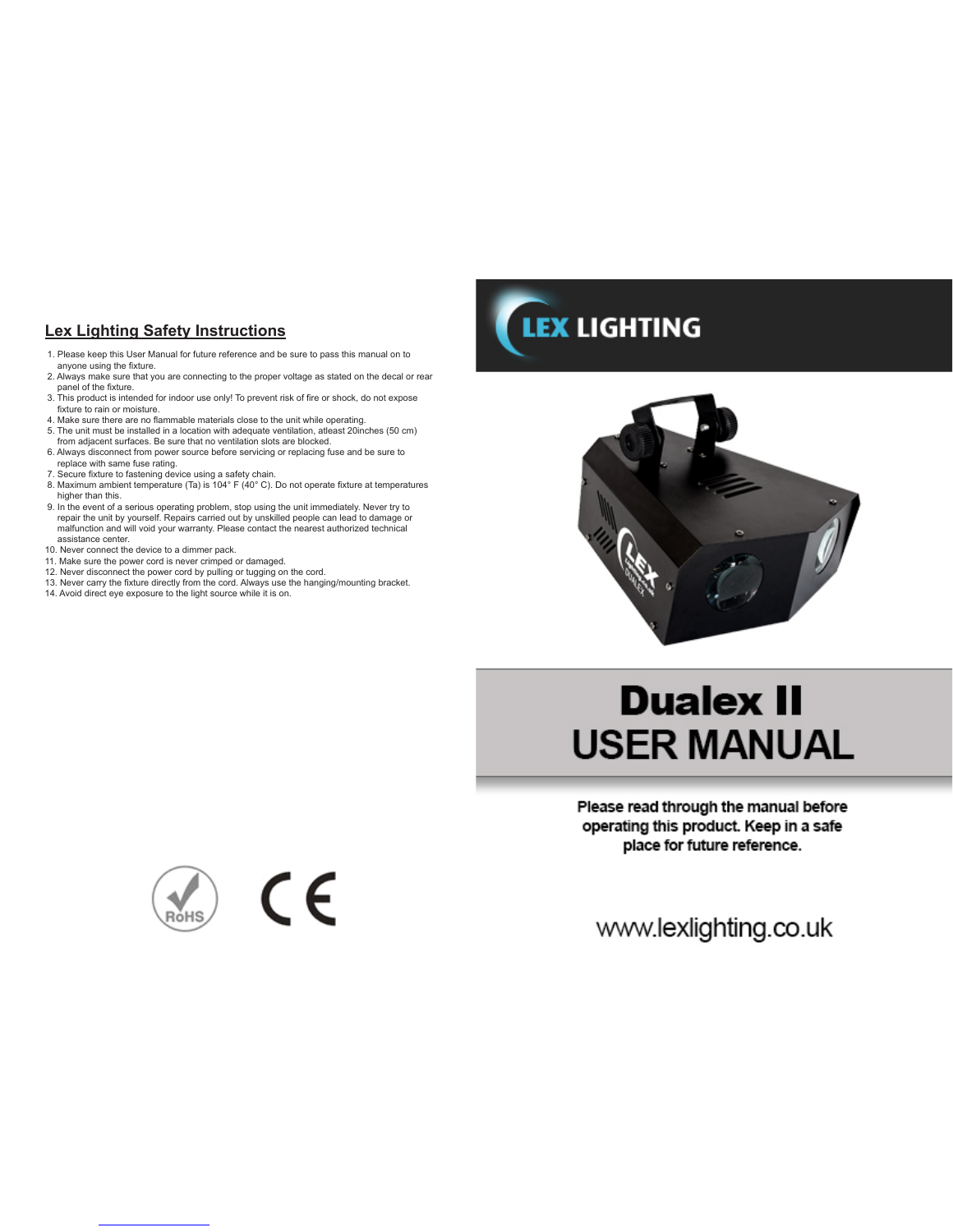Congratulations on purchasing your new lighting effect from Lexlighting. Reading through this manual will ensure trouble free and long life operation of the unit.

#### **Features:**

- **96 High Brightness LED's (Red, Green & Blue)**
- **Sound To Light (Inbuilt Microphone)**
- **Full DMX**
- **Master/Slave Mode (up to 4 slaves)**
- **Digital Settings Display**
- **Package Spec: D400cm W310cm H230cm**
- **Package Weight: 3kg Approx**

#### **Contents:**

- **Light Unit Dualex II**
- **IEC Mains Cable UK Plug**
- **Hanging Bracket**
- **User Manual**



## **Sound to Light (Music Trigger Mode)**

To put your fixture in sound-to-light mode:



Press the MODE button until the first letter in the display shows "*G*". Then using the UP and DOWN buttons, select "*G-1-*" and press the ENTER button. Your light is now in sound to light and will run through Programmed chases (patterns) one by one, activated by sound using the built in Microphone.

# **Auto Mode**

Auto mode will run through the programmed chases (patterns) one by one regardless of any sound input. As above, simply Press the MODE button until "*G*" is displayed. Using the UP and DOWN buttons select "*G-2-*" and press the ENTER button. Your light is now in AUTO Mode. Selecting "*G-3-*" will stop the Auto Chase Mode.

#### **Master/Slave Mode**

Your Dualex allows you to connect it to other Dualex units (max 4 slaves) to create a stunning in-sync light show. This is achieved by linking XLR cables(sold seperatley) from each fixture using the DMX IN and DMX OUT ports. Please observe the diagram below.



The above example shows the master units mode set on Sound Active. The 4 slaves will now also be sound active and be in-sync with the master.